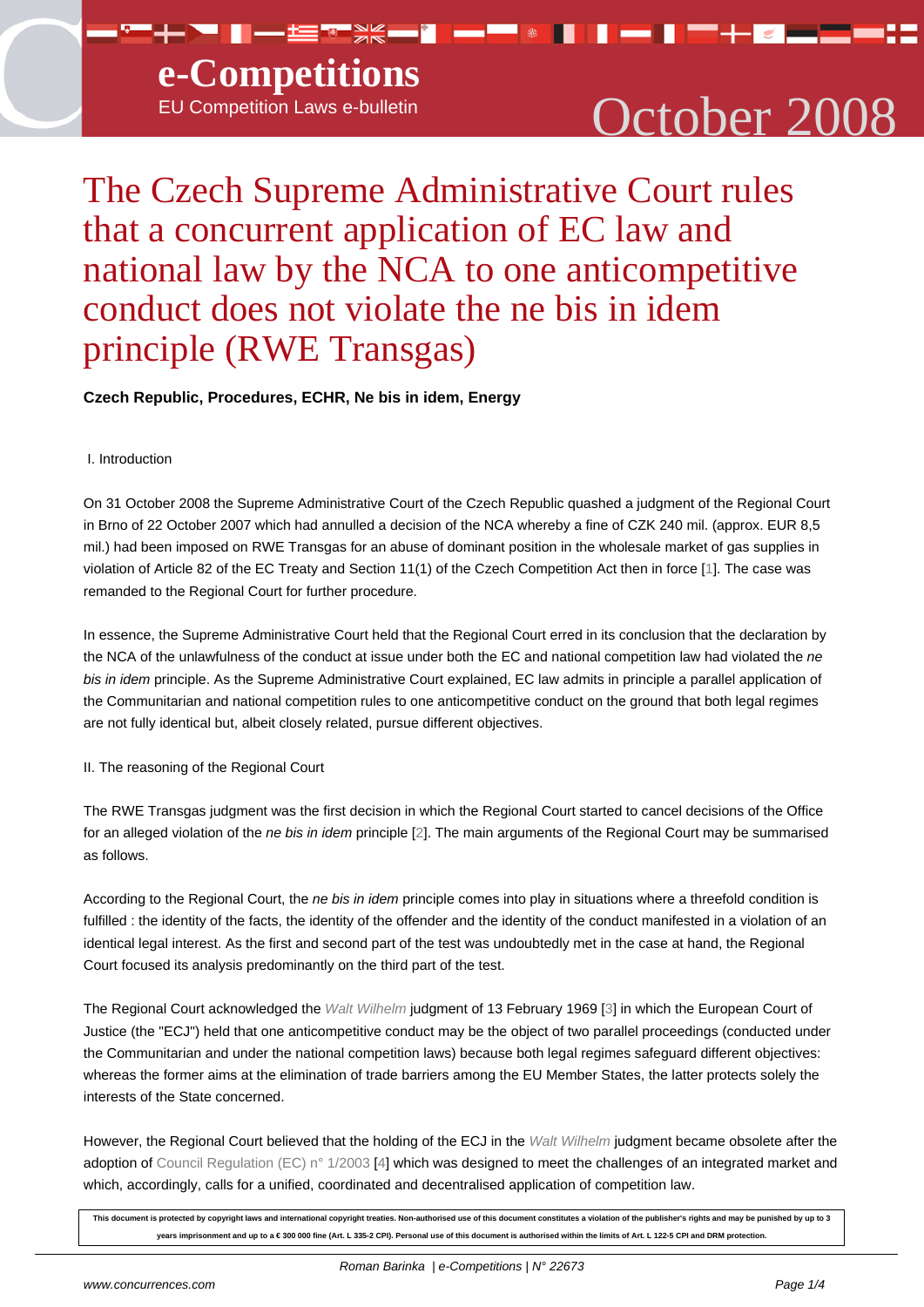Echoing the opinion of the Advocate General Tizzano in the Archer Daniels case before the ECJ [5], the Regional Court opined that the current degree of integration of the competition law on the EC level and on the national level has significantly increased. As a result, it is no longer possible to assert the existence of a "double" competition on the Communitarian level and on the national level and the existence of a "double" territory where the competition takes place. Instead, a new system, represented by a single jurisdiction, [has been broug](http://curia.europa.eu/jurisp/cgi-bin/form.pl?lang=en&Submit=Rechercher&docrequire=judgements&numaff=C-397/03)ht into existence whic[h](#nb5) safeguards one objective, namely the effective protection of competition on the common European market.

In conclusion, the Regional Court held that in keeping with the ne bis in idem principle it is not possible for the NCA to declare a violation of a Communitarian norm and, at the same time, of a national norm of competition law containing materially same prohibitions and impose a sanction for a cumulative violation of these provisions. Instead, the NCA should have declared either a violation of Article 82 of the EC Treaty, if the conduct was capable of affecting trade between States, or a violation of Section 11(1) of the Czech Competition Act, if the conduct was not capable of having such an effect.

III. The judgment of the Supreme Administrative Court

The Supreme Administrative Court began its analysis by examination of the permissibility of a concurrent application of EC and national competition laws under the Communitarian law. It held that although EC law, as it stands now, does not mandate a concurrent application of both legal regimes, it definitely does not exclude it. This follows unequivocally from the text of Article 3(1) of Regulation n° 1/2003 which provides inter alia that "[w]here the competition authorities of the Member States or national courts apply national competition law to any abuse prohibited by Article 82 of the Treaty, they shall also apply Article 82 of the Treaty." (Emphasis added.)

This conclusion is suppo[rted by the](http://europa.eu.int/smartapi/cgi/sga_doc?smartapi!celexplus!prod!CELEXnumdoc&lg=en&numdoc=32003R0001) *travaux préparatoires* which reveal that the original proposal of the text of Regulation n° 1/2003 providing for the exclusive application of EC law (where the conduct was capable of affecting trade between Member States) was eventually abandoned because some States wished to retain their competence to decide upon prohibited agreements and abuse of dominant position also according to their laws in order to be able to prot[ect their own](http://europa.eu.int/smartapi/cgi/sga_doc?smartapi!celexplus!prod!CELEXnumdoc&lg=en&numdoc=32003R0001) interests. A concurrent application of Communitarian and national competition law was therefore allowed under the [so-called](http://europa.eu.int/smartapi/cgi/sga_doc?smartapi!celexplus!prod!CELEXnumdoc&lg=en&numdoc=32003R0001) convergence rules set out in Article 3(2) of the Regulation.

According to the Court, the aforementioned observations are supported also by a constant case-law of the Court of First Instance and the European Court of Justice stretching from the above cited Walt Wilhelm judgment to the Manfredi judgment of 13 July 2006 [6]. As the Court pointed out, the Manfredi judgment was rendered more than two years after Regulation n° 1/2003 had entered into force and, yet, the ECJ did not feel it necessary to hold that the adoption of the Regulation had in any way modified the principles governing the concurrent [application of](http://eur-lex.europa.eu/LexUriServ/LexUriServ.do?uri=CELEX:61968J0014:EN:HTML) the EC and nati[onal com](http://curia.europa.eu/jurisp/cgi-bin/form.pl?lang=en&Submit=Rechercher&docrequire=judgements&numaff=C-295/04)petition rules.

[Next, the Supreme Ad](http://europa.eu.int/smartapi/cgi/sga_doc?smartapi!celexplus!prod!CELEXnumdoc&lg=en&numdoc=32003R0001)ministrative Court turned to the analysis of the applicability of the *ne bis in idem* principle under the European Convention on Human Rights. The said principle is enshrined in Article 4 of Protocol n° 7 which states that "no one shall be liable to be tried or punished again in criminal proceedings under the jurisdiction of the same State for an offence for which he has already been acquitted or convicted in accordance with the law and penal procedure of that State." As the Court pointed out, the text of the said provision makes it clear that the application of the principle presupposes two distinct proceedings, i.e. one in which the person is finally acquitted or convicted which then prevents the organs of the given State to prosecute or punish that person for the same offence in other proceedings.

However, given the fact that in the case at issue the sanction was imposed by the NCA in the course of single proceedings, Article 4 of Protocol n° 7 was inapplicable (irrespective of the fact that the fine was imposed for a violation of

**This document is protected by copyright laws and international copyright treaties. Non-authorised use of this document constitutes a violation of the publisher's rights and may be punished by up to 3 years imprisonment and up to a € 300 000 fine (Art. L 335-2 CPI). Personal use of this document is authorised within the limits of Art. L 122-5 CPI and DRM protection.**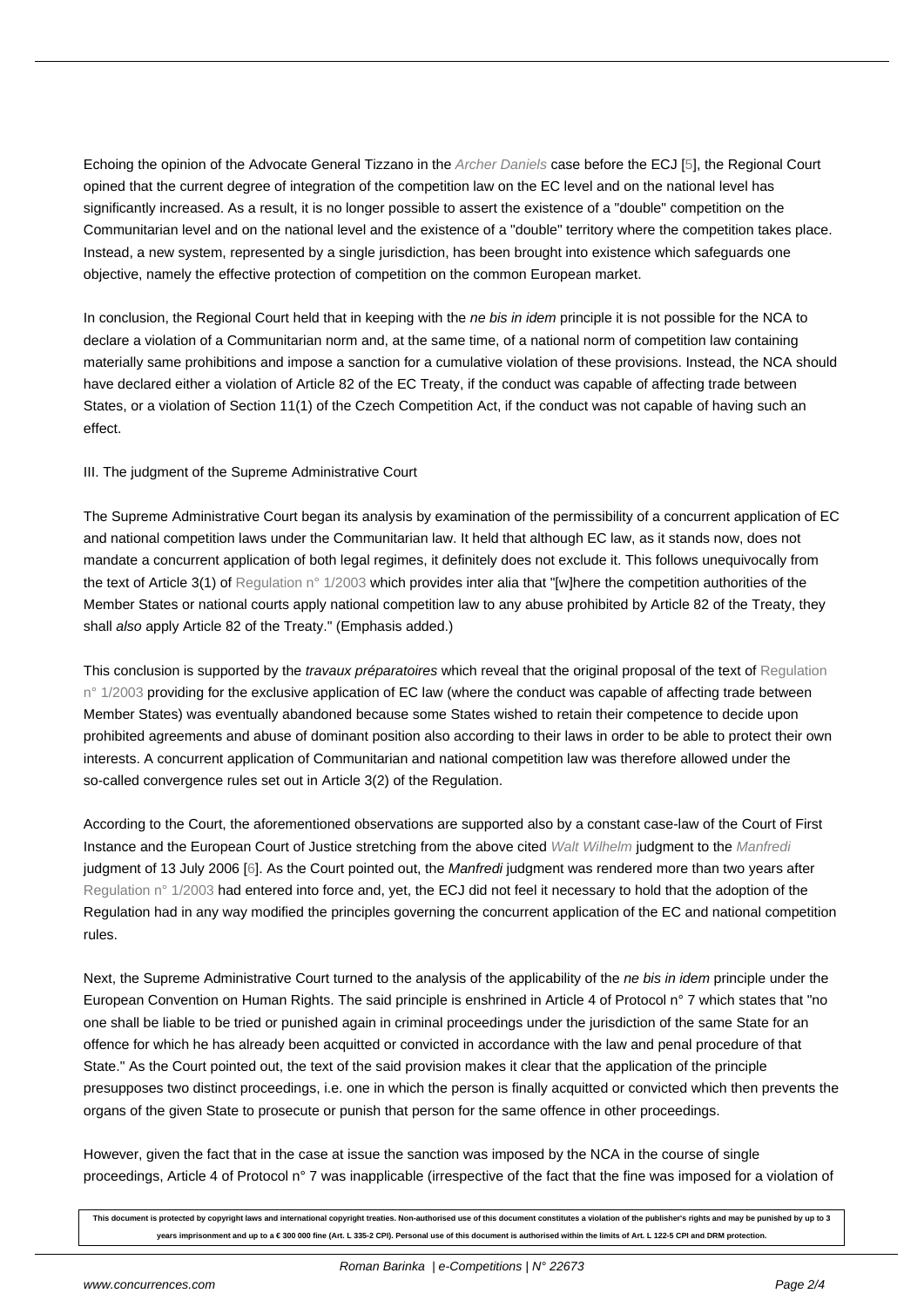two provisions, Article 82 of the EC Treaty and Section 11(1) of the Czech Competition Act). Essentially for the same reason was inapplicable also the ne bis in idem principle enshrined in Article 40(5) of the Czech Charter of Fundamental Rights which, according to the case-law of the Constitutional Court, also presupposes two distinct proceedings.

Having excluded the applicability of the ne bis in idem principle to the case at hand, the Supreme Administrative Court then turned to the question of whether RWE had committed by its conduct more than one delict (the so-called single-act concurrence; in Czech : jednoèinný soubìh).). For this to happen, it is necessary that the given conduct affects different interests safeguarded by law and thus brings about different legally relevant consequences.

In this respect, the Court held that the interests protected by the Czech Competition Act are different from those protected by the EC competition law. As the Court observed, the purpose of the Czech regime is the protection of effective competition on the domestic market. On the other hand, the aim of the Communitarian competition regime is not only the protection of economic competition but, through it, the protection of effective functioning of the common market against, in particular, activities sealing off national markets or affecting the structure of competition within the common market (cf. the Manfredi judgment of 13 July 2006, § 41).

Given the different objectives of the EC and Czech competition law, the Supreme Administrative Court concluded that one and the same conduct may constitute an abuse of dominant position within the meaning of Article 82 of the EC Treaty and, [at the sam](http://curia.europa.eu/jurisp/cgi-bin/form.pl?lang=en&Submit=Rechercher&docrequire=judgements&numaff=C-295/04)e time, an abuse of dominance within the meaning of the Czech Competition Act.

Finally, the Supreme Administrative Court held that if this is the case, the NCA may not impose a sanction for each committed offence. Rather, the NCA shall impose a sanction for the offence which attracts the heaviest penalty and, in determining its actual height, it shall take into account the fact that the offender has committed several offences (the so-called absorption principle).

#### IV. Conclusion

The RWE Transgas judgment is one of the most important precedents in the area of competition law handed down by the Supreme Administrative Court. It provides a deep, thorough and well argued analysis of the question of admissibility of a concurrent application of both EC and national competition law to one conduct.

Its main jurisprudential value lies, first, in the affirmation that the ne bis in idem principle presupposes two distinct proceedings and that this principle is not at stake in cases of a parallel application of EC and national competition rules in single proceedings. Second, and even more importantly, the judgment sends out a message that the reports of the death of distinct jurisdictional levels in European competition law have been greatly exaggerated: so far, there exists no single (in the sense of being exclusive) competition law system in Europe pursuing one single objective. On the contrary, the objectives pursued by the EC and national competition laws remain distinct and, accordingly, a concurrent application of these rules to one conduct may not necessarily violate the ne bis in idem principle.

 [1] For comments on the decision of the Office, see Jana Jichova, The Czech Office for the Protection of Competition confirms in appeal the abuse of dominant position of the natural gas incumbent although reducing the fine imposed to  $\epsilon$ 8.5 M (RWE Transgas), e-Competitions, n° 13612.

[[2\]](#nh1) Apart from the RWE Transgas case, the Regional Court in Brno employed a very similar argumentation in the Tupperware judgment of 1 November 2007; for comments see Jiri Kindl, A Czech Regional Court rules that it is not possible to declare a co[ncurrent breach of Czech a](http://www.concurrences.com/article_bulletin.php3?id_article=13612&lang=en)nd Community competition laws (Tupperware),e-Competitions, n° 19961. The third case was the judgment of the Regional Court of 25 June 2008 in the so-called GIS cartel case which is [no](#nh2)w pending before the Supreme Administrative Court.

**This document is protected by copyright laws and international copyright treaties. Non-authorised use of this document constitutes a violation of the publisher's [rights and may be punished by](http://www.concurrences.com/article_bulletin.php3?id_article=19961&lang=en) up to 3 years imprisonment and up to a € 300 000 fine (Art. L 335-2 CPI). Personal use of this document is authorised within the limits of Art. L 122-5 CPI and DRM protection.**